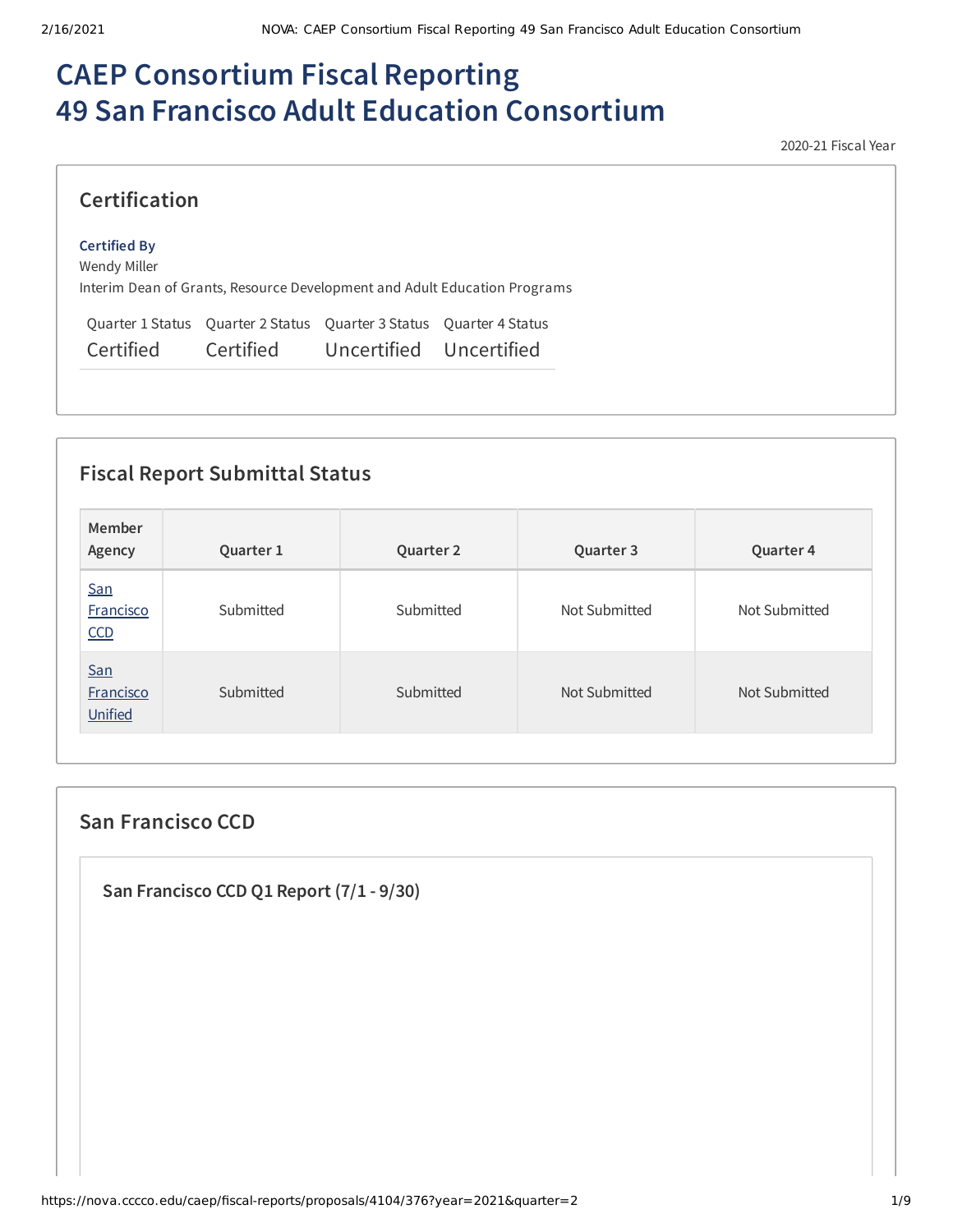| <b>Object Code</b>                                     | Year to<br>Date (YTD)<br>Expenditure | <b>YTD</b><br>Forecast | $\frac{0}{0}$<br>Expended<br>of YTD<br>Forecast | Project<br><b>Budget</b> | $\frac{0}{0}$<br>Expended<br>of Overall<br><b>Budget</b> | <b>Budget</b><br>Remaining |
|--------------------------------------------------------|--------------------------------------|------------------------|-------------------------------------------------|--------------------------|----------------------------------------------------------|----------------------------|
| 1000 - Instructional Salaries                          | \$241,755                            | \$288,144              | 83.9%                                           | \$1,920,962              | 12.59%                                                   | \$1,679,207                |
| 2000 - Non-Instructional<br><b>Salaries</b>            | \$104,645                            | \$120,472              | 86.86%                                          | \$481,887                | 21.72%                                                   | \$377,242                  |
| 3000 - Employee Benefits                               | \$124,692                            | \$126,150              | 98.84%                                          | \$840,997                | 14.83%                                                   | \$716,305                  |
| 4000 - Supplies and Materials                          | \$0                                  | \$25,143               | $0\%$                                           | \$167,619                | $0\%$                                                    | \$167,619                  |
| 5000 - Other Operating<br><b>Expenses and Services</b> | \$35,205                             | \$29,250               | 120.36%                                         | \$195,000                | 18.05%                                                   | \$159,795                  |
| 6000 - Capital Outlay                                  | \$0                                  | \$29,250               | $0\%$                                           | \$195,000                | $0\%$                                                    | \$195,000                  |
| 7000 - Other Outgo                                     | \$0                                  | \$0                    | 100%                                            | \$0                      | 100%                                                     | \$0                        |
| <b>Indirect Costs</b>                                  | \$25,315                             | \$28,511               | 88.79%                                          | \$190,073                | 13.32%                                                   | \$164,758                  |
| <b>Totals</b>                                          | \$531,612                            | \$646,919              | 82.18%                                          | \$3,991,538              | 13.32%                                                   | \$3,459,926                |

### **Corrective Action Plan**

Due to continuing local COVID-19 restrictions CCSF was unable to complete some planned activities during the first quarter of FY 20-21, specifically PD (travel), Mission Center computer lab upgrades, and the Mission Family Resource Center. We are currently looking at new projects or initiatives to improve service to our ABE/ASE/ESL students in the coming months, and anticipate spending in most categories will be on track in the next two quarters.

### **Summary of Activities:**

During Q1 CCSF has used AEP funding to support the training of AE faculty to develop courses for online delivery, and online course development for Transitional Studies and ESL. Most of our expenditures in this quarter were to maintain the level of adult education services in the county by supporting a portion of the the cost of instruction for noncredit ESL and Transitional Studies sections that, were it not for AEP funding, the college would not have been able to offer. Other expenditures include the purchase of various platforms and software licenses to enhance the online learning experience for our AE students, such as Newsela and Pronto, and Certiport testing services for our NC business students. Additionally we have contracted with Language Line Services to provide document translation and ondemand interpretation services for our virtual student service counters.

> **Status** Submitted

### **San Francisco CCD Q2 Report (10/1 - 12/31)**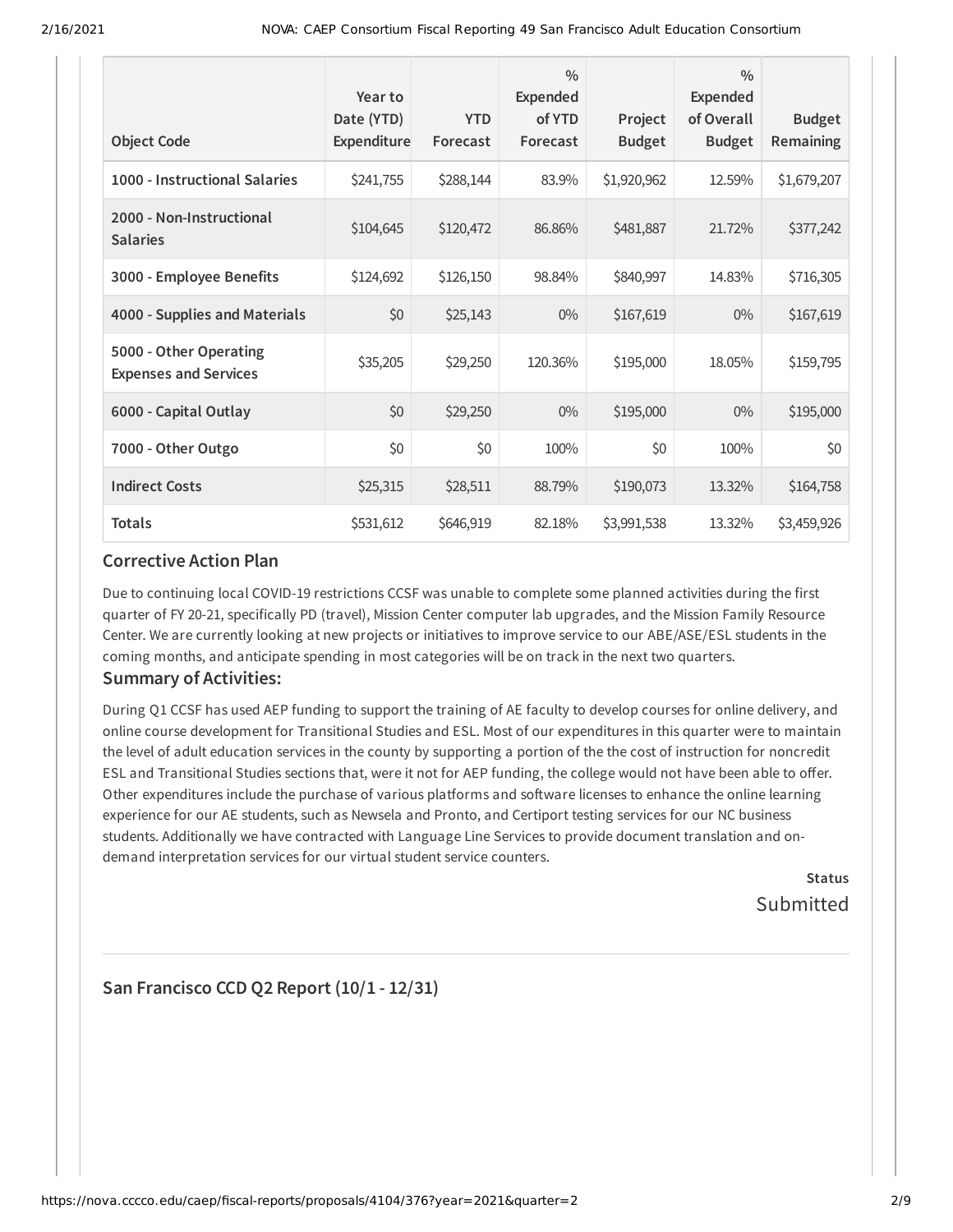| <b>Object Code</b>                                     | Year to<br>Date (YTD)<br>Expenditure | <b>YTD</b><br>Forecast | $\frac{0}{0}$<br><b>Expended</b><br>of YTD<br>Forecast | Project<br><b>Budget</b> | $\frac{0}{0}$<br>Expended<br>of Overall<br><b>Budget</b> | <b>Budget</b><br>Remaining |
|--------------------------------------------------------|--------------------------------------|------------------------|--------------------------------------------------------|--------------------------|----------------------------------------------------------|----------------------------|
| 1000 - Instructional Salaries                          | \$571,604                            | \$960,481              | 59.51%                                                 | \$1,920,962              | 29.76%                                                   | \$1,349,358                |
| 2000 - Non-Instructional<br><b>Salaries</b>            | \$187,084                            | \$240,944              | 77.65%                                                 | \$481,887                | 38.82%                                                   | \$294,803                  |
| 3000 - Employee Benefits                               | \$245,031                            | \$420,499              | 58.27%                                                 | \$840,997                | 29.14%                                                   | \$595,966                  |
| 4000 - Supplies and Materials                          | \$22,000                             | \$67,048               | 32.81%                                                 | \$167,619                | 13.13%                                                   | \$145,619                  |
| 5000 - Other Operating<br><b>Expenses and Services</b> | \$44,740                             | \$78,000               | 57.36%                                                 | \$195,000                | 22.94%                                                   | \$150,260                  |
| 6000 - Capital Outlay                                  | \$0                                  | \$78,000               | $0\%$                                                  | \$195,000                | $0\%$                                                    | \$195,000                  |
| 7000 - Other Outgo                                     | \$0                                  | \$0                    | 100%                                                   | \$0                      | 100%                                                     | \$0                        |
| <b>Indirect Costs</b>                                  | \$51,536                             | \$76,029               | 67.78%                                                 | \$190,073                | 27.11%                                                   | \$138,537                  |
| <b>Totals</b>                                          | \$1,121,995                          | \$1,921,000            | 58.41%                                                 | \$3,991,538              | 28.11%                                                   | \$2,869,543                |

### **Corrective Action Plan**

CCSF is underspent in 4000 Supplies and Materials (originally intended for in-person meetings and PD), and 6000 Capital Outlay (originally intended to complete the upgrade of smart classrooms at the Mission Campus, and to fund the Family Resource Center). Both of these are on hold while we are operating remotely. We will re-budget and move some of these funds into personnel expenses, and continue to monitor our ability to complete projects currently on hold due to the pandemic. If there are opportunities to make progress on them, we will do so.

#### **Summary of Activities:**

During Q2 CCSF used AEP funding to support training AE faculty and online course development for TRST and ESL. Most of our expenditures in this quarter were to maintain the level of adult education services in the county by supporting a portion of the the cost of instruction for noncredit ESL and TRST sections that, were it not for AEP funding, the college would not have been able to offer. Expenditures include increased online help desk capabilities, and additional wifi hotspots for students. We continue to fund Language Line Services to provide document translation and on-demand interpretation services for our virtual student service counters and online learning how-to's. This quarter we began our collaborative planning process for 2021-22. We are engaging with departments that serve AE students, and including the noncredit student voice. The dialog is focused on student needs, equitable access to services, evidence-based best practices, and measurable results.

> **Status** Submitted

# **Allocation Year Closeout: 2018-19**

I have reviewed the financial reports for my agency and confirm that all funds for this allocation year have been spent.

### **2018-19 Reverted Funds:**  $50$ **2018-19 Status** Closed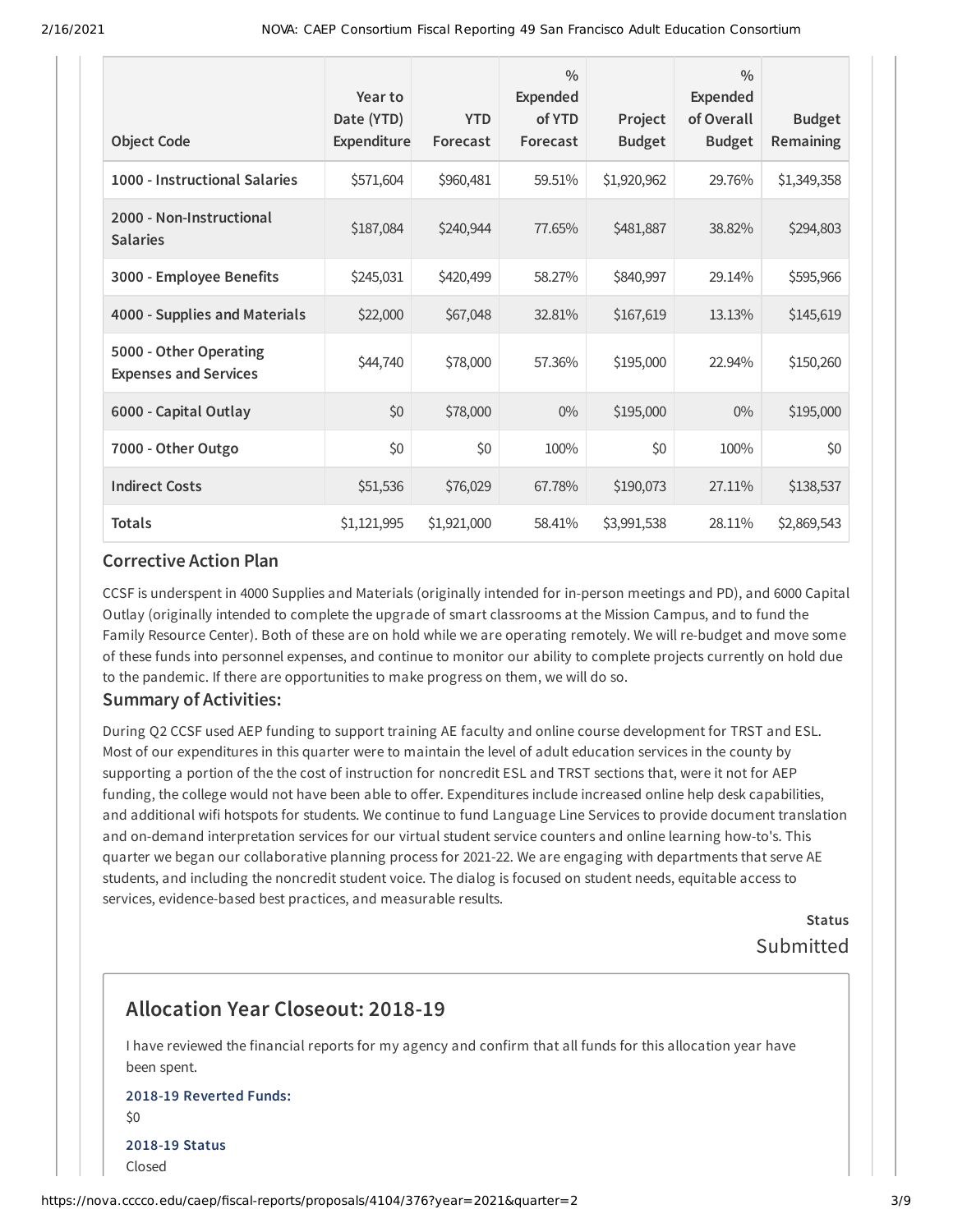#### **Submitting Authority**

Wendy Miller, Interim Dean of Grants, Resource Development and Adult Education Programs

### **San Francisco CCD Q3 Report (1/1 - 3/31)**

|                                                        | Year to                          |                        | 0/0<br><b>Expended</b> |                          | $\frac{0}{0}$<br><b>Expended</b> |                                   |
|--------------------------------------------------------|----------------------------------|------------------------|------------------------|--------------------------|----------------------------------|-----------------------------------|
| <b>Object Code</b>                                     | Date (YTD)<br><b>Expenditure</b> | <b>YTD</b><br>Forecast | of YTD<br>Forecast     | Project<br><b>Budget</b> | of Overall<br><b>Budget</b>      | <b>Budget</b><br><b>Remaining</b> |
| 1000 - Instructional Salaries                          | \$571,604                        | \$1,440,722            | 39.67%                 | \$1,920,962              | 29.76%                           | \$1,349,358                       |
| 2000 - Non-Instructional<br><b>Salaries</b>            | \$187,084                        | \$361,415              | 51.76%                 | \$481,887                | 38.82%                           | \$294,803                         |
| 3000 - Employee Benefits                               | \$245,031                        | \$630,748              | 38.85%                 | \$840,997                | 29.14%                           | \$595,966                         |
| 4000 - Supplies and Materials                          | \$22,000                         | \$125,714              | 17.5%                  | \$167,619                | 13.13%                           | \$145,619                         |
| 5000 - Other Operating<br><b>Expenses and Services</b> | \$44,740                         | \$146,250              | 30.59%                 | \$195,000                | 22.94%                           | \$150,260                         |
| 6000 - Capital Outlay                                  | \$0                              | \$146,250              | $0\%$                  | \$195,000                | $0\%$                            | \$195,000                         |
| 7000 - Other Outgo                                     | \$0                              | \$0                    | 100%                   | \$0                      | 100%                             | \$0                               |
| <b>Indirect Costs</b>                                  | \$51,536                         | \$142,555              | 36.15%                 | \$190,073                | 27.11%                           | \$138,537                         |
| <b>Totals</b>                                          | \$1,121,995                      | \$2,993,654            | 37.48%                 | \$3,991,538              | 28.11%                           | \$2,869,543                       |

### **Status** Unsubmitted

**San Francisco CCD Q4 Report (4/1 - 6/30)**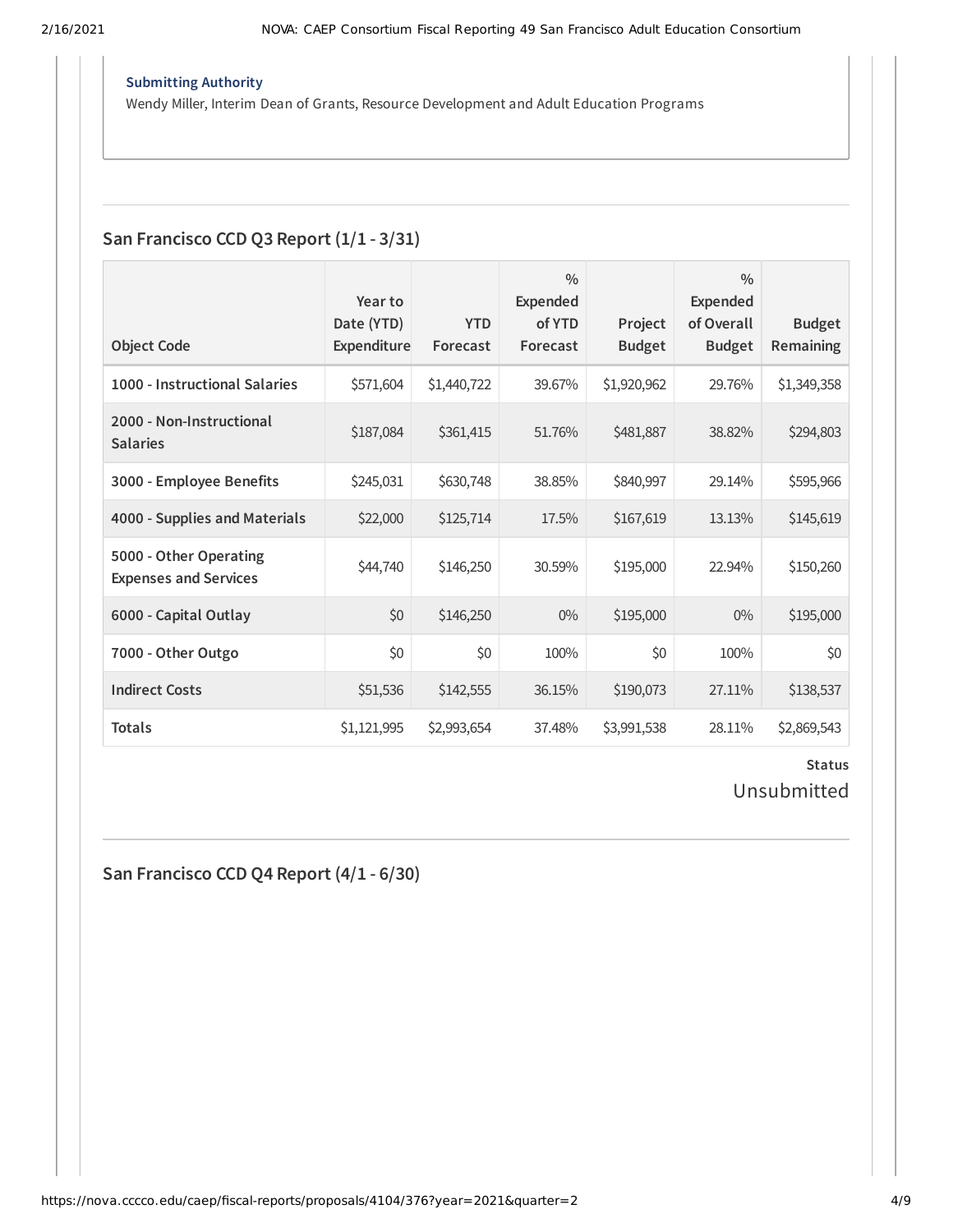| <b>Object Code</b>                                     | Year to<br>Date (YTD)<br>Expenditure | <b>YTD</b><br>Forecast | $\frac{0}{0}$<br>Expended<br>of YTD<br>Forecast | Project<br><b>Budget</b> | $\frac{0}{0}$<br><b>Expended</b><br>of Overall<br><b>Budget</b> | <b>Budget</b><br>Remaining |  |
|--------------------------------------------------------|--------------------------------------|------------------------|-------------------------------------------------|--------------------------|-----------------------------------------------------------------|----------------------------|--|
| 1000 - Instructional Salaries                          | \$571,604                            | \$1,920,962            | 29.76%                                          | \$1,920,962              | 29.76%                                                          | \$1,349,358                |  |
| 2000 - Non-Instructional<br><b>Salaries</b>            | \$187,084                            | \$481,887              | 38.82%                                          | \$481,887                | 38.82%                                                          | \$294,803                  |  |
| 3000 - Employee Benefits                               | \$245,031                            | \$840,997              | 29.14%                                          | \$840,997                | 29.14%                                                          | \$595,966                  |  |
| 4000 - Supplies and Materials                          | \$22,000                             | \$167,619              | 13.13%                                          | \$167,619                | 13.13%                                                          | \$145,619                  |  |
| 5000 - Other Operating<br><b>Expenses and Services</b> | \$44,740                             | \$195,000              | 22.94%                                          | \$195,000                | 22.94%                                                          | \$150,260                  |  |
| 6000 - Capital Outlay                                  | \$0                                  | \$195,000              | $0\%$                                           | \$195,000                | $0\%$                                                           | \$195,000                  |  |
| 7000 - Other Outgo                                     | \$0                                  | \$0                    | 100%                                            | \$0                      | 100%                                                            | \$0                        |  |
| <b>Indirect Costs</b>                                  | \$51,536                             | \$190,073              | 27.11%                                          | \$190,073                | 27.11%                                                          | \$138,537                  |  |
| <b>Totals</b>                                          | \$1,121,995                          | \$3,991,538            | 28.11%                                          | \$3,991,538              | 28.11%                                                          | \$2,869,543                |  |
| <b>Status</b><br>Unsubmitted                           |                                      |                        |                                                 |                          |                                                                 |                            |  |

### **San Francisco Unified**

**San Francisco Unified Q1 Report (7/1 - 9/30)**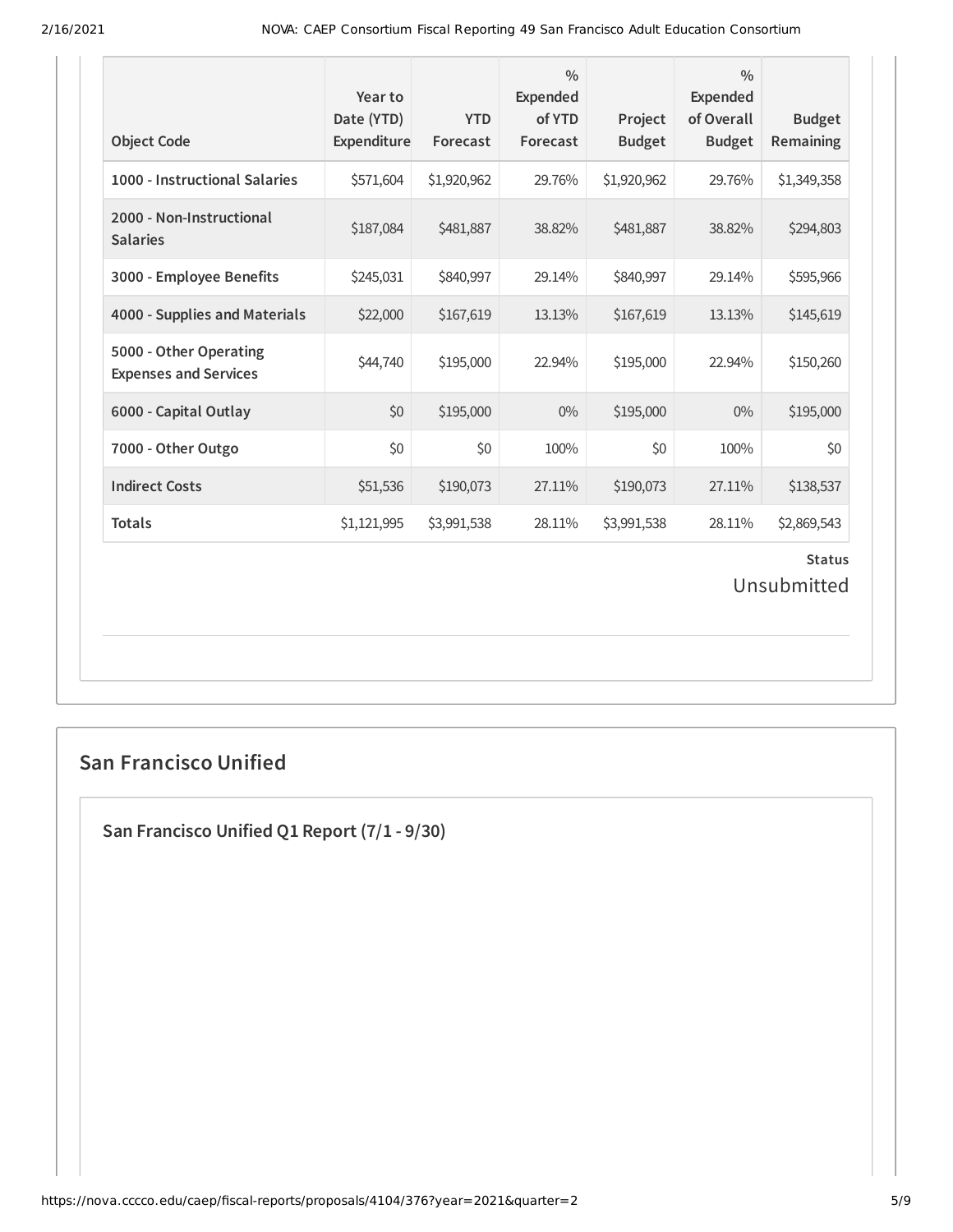| <b>Object Code</b>                                     | Year to<br>Date (YTD)<br>Expenditure | <b>YTD</b><br>Forecast | $\frac{0}{0}$<br>Expended<br>of YTD<br>Forecast | Project<br><b>Budget</b> | $\frac{0}{0}$<br>Expended<br>of Overall<br><b>Budget</b> | <b>Budget</b><br><b>Remaining</b> |
|--------------------------------------------------------|--------------------------------------|------------------------|-------------------------------------------------|--------------------------|----------------------------------------------------------|-----------------------------------|
| 1000 - Instructional Salaries                          | \$47,460                             | \$52,180               | 90.95%                                          | \$217,418                | 21.83%                                                   | \$169,958                         |
| 2000 - Non-Instructional<br><b>Salaries</b>            | \$4,312                              | \$6,237                | 69.13%                                          | \$25,989                 | 16.59%                                                   | \$21,677                          |
| 3000 - Employee Benefits                               | \$18,894                             | \$20,433               | 92.47%                                          | \$85,138                 | 22.19%                                                   | \$66,244                          |
| 4000 - Supplies and Materials                          | \$163                                | \$6,744                | 2.42%                                           | \$67,444                 | 0.24%                                                    | \$67,281                          |
| 5000 - Other Operating<br><b>Expenses and Services</b> | \$0                                  | \$0                    | 100%                                            | \$0                      | 100%                                                     | \$0                               |
| 6000 - Capital Outlay                                  | \$0                                  | \$0                    | 100%                                            | \$0                      | 100%                                                     | \$0                               |
| 7000 - Other Outgo                                     | \$0                                  | \$0                    | 100%                                            | \$0                      | 100%                                                     | \$0                               |
| <b>Indirect Costs</b>                                  | \$0                                  | \$0                    | 100%                                            | \$12,857                 | $0\%$                                                    | \$12,857                          |
| <b>Totals</b>                                          | \$70,829                             | \$85,595               | 82.75%                                          | \$408,846                | 17.32%                                                   | \$338,017                         |

# **Summary of Activities:**

Determined how to provide support services to students in the COVID environment, including access to a Chromebook and internet to be able to attend online courses. Provided SFUSD students ages 18+ with expanded college transition counseling, "on-ramp" college and career readiness courses, and access to CCSF through noncredit and credit recovery classes offered at multiple CCSF locations.

> **Status Submitted**

**San Francisco Unified Q2 Report (10/1 - 12/31)**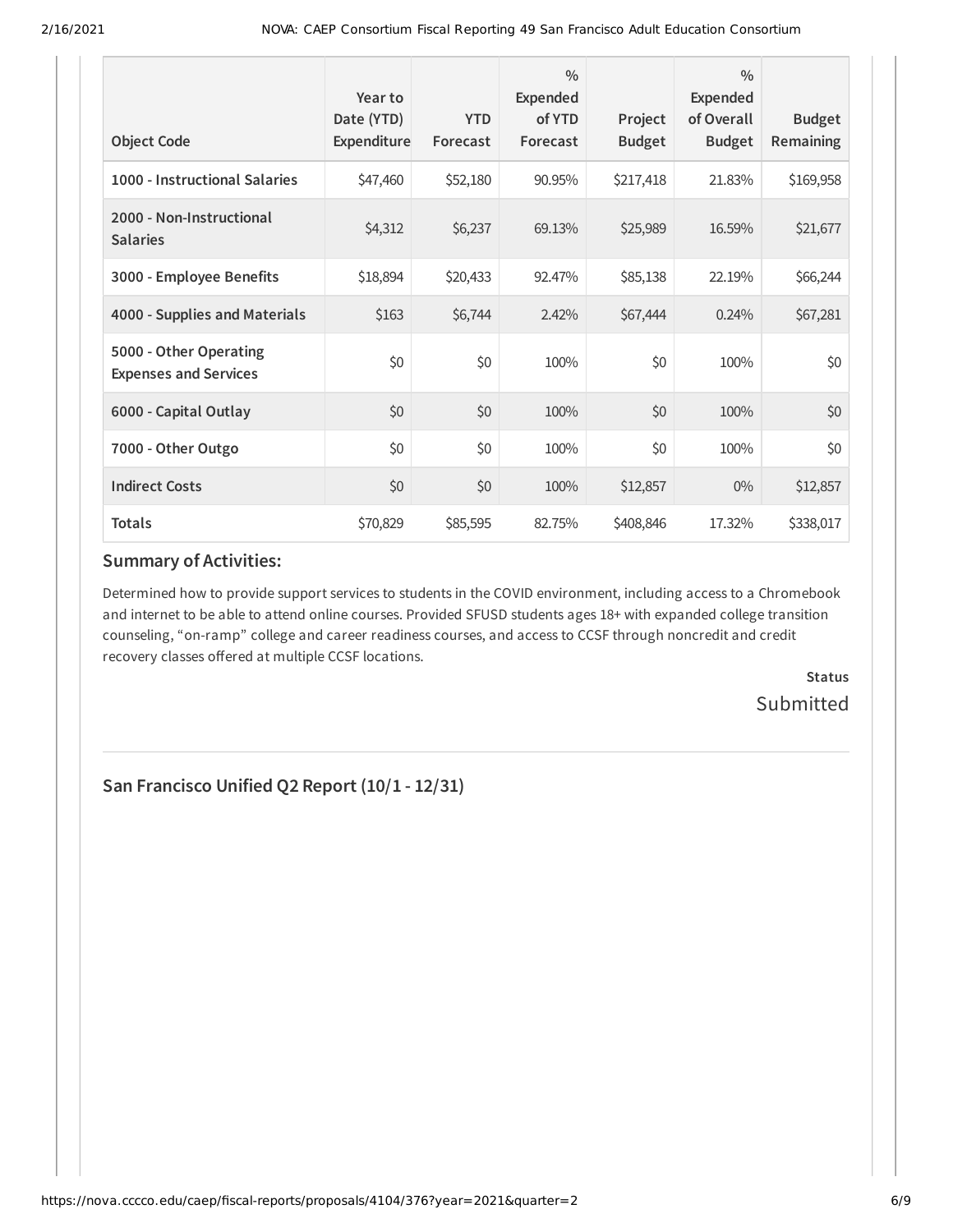|                                                        | Year to<br>Date (YTD) | <b>YTD</b> | $\frac{0}{0}$<br>Expended<br>of YTD | Project       | $\frac{0}{0}$<br><b>Expended</b><br>of Overall | <b>Budget</b>    |
|--------------------------------------------------------|-----------------------|------------|-------------------------------------|---------------|------------------------------------------------|------------------|
| <b>Object Code</b>                                     | Expenditure           | Forecast   | Forecast                            | <b>Budget</b> | <b>Budget</b>                                  | <b>Remaining</b> |
| 1000 - Instructional Salaries                          | \$96,702              | \$52,180   | 185.32%                             | \$217,418     | 44.48%                                         | \$120,716        |
| 2000 - Non-Instructional<br><b>Salaries</b>            | \$8,293               | \$6,237    | 132.96%                             | \$25,989      | 31.91%                                         | \$17,696         |
| 3000 - Employee Benefits                               | \$38,231              | \$20,433   | 187.1%                              | \$85,138      | 44.9%                                          | \$46,907         |
| 4000 - Supplies and Materials                          | \$393                 | \$6,744    | 5.83%                               | \$67,444      | 0.58%                                          | \$67,051         |
| 5000 - Other Operating<br><b>Expenses and Services</b> | \$0                   | \$0        | 100%                                | \$0           | 100%                                           | \$0              |
| 6000 - Capital Outlay                                  | \$0                   | \$0        | 100%                                | \$0           | 100%                                           | \$0              |
| 7000 - Other Outgo                                     | \$0                   | \$0        | 100%                                | \$0           | 100%                                           | \$0              |
| <b>Indirect Costs</b>                                  | \$4,567               | \$0        | 100%                                | \$12,857      | 35.52%                                         | \$8,290          |
| <b>Totals</b>                                          | \$148,186             | \$85,595   | 173.12%                             | \$408,846     | 36.24%                                         | \$260,660        |

### **Summary of Activities:**

Providing support services to students in the COVID environment, including access to a Chromebook and internet to be able to attend online courses. Provided SFUSD students ages 18+ with expanded college transition counseling, "onramp" college and career readiness courses, and access to CCSF through noncredit and credit recovery classes offered at multiple CCSF locations.

> **Status** Submitted

# **Allocation Year Closeout: 2018-19**

I have reviewed the financial reports for my agency and confirm that all funds for this allocation year have been spent.

### **2018-19 Reverted Funds:**

\$0

#### **2018-19 Status** Closed

#### **Submitting Authority**

Dr. Jen Fong Ed.D., Director, College & Career Readiness Gwen Lin, Supervisor Teresa Shipp, Director

### **San Francisco Unified Q3 Report (1/1 - 3/31)**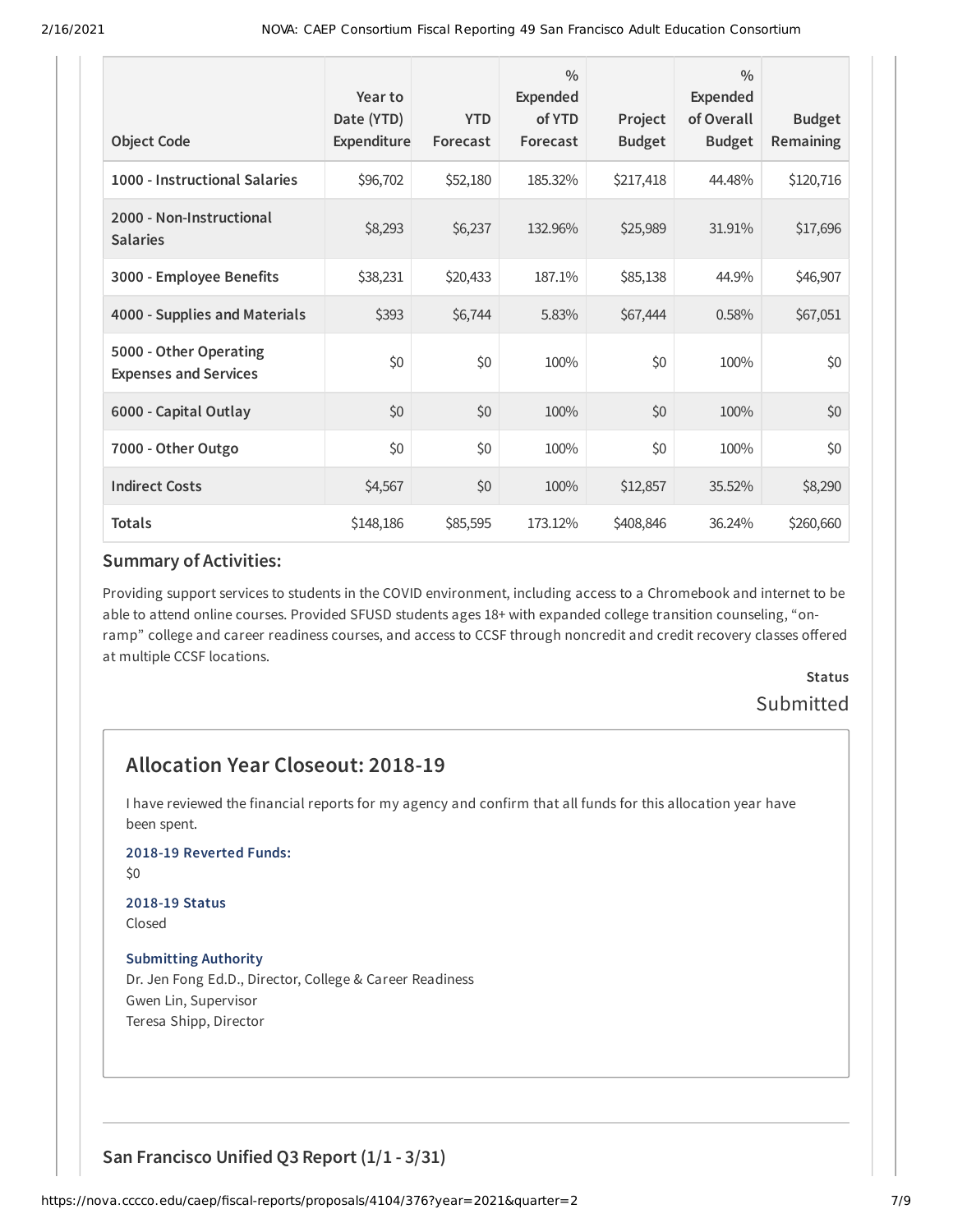| <b>Object Code</b>                                     | Year to<br>Date (YTD)<br>Expenditure | <b>YTD</b><br>Forecast | $\frac{0}{0}$<br>Expended<br>of YTD<br>Forecast | Project<br><b>Budget</b> | $\frac{0}{0}$<br>Expended<br>of Overall<br><b>Budget</b> | <b>Budget</b><br><b>Remaining</b> |
|--------------------------------------------------------|--------------------------------------|------------------------|-------------------------------------------------|--------------------------|----------------------------------------------------------|-----------------------------------|
| 1000 - Instructional Salaries                          | \$96,702                             | \$52,180               | 185.32%                                         | \$217,418                | 44.48%                                                   | \$120,716                         |
| 2000 - Non-Instructional<br><b>Salaries</b>            | \$8,293                              | \$6,237                | 132.96%                                         | \$25,989                 | 31.91%                                                   | \$17,696                          |
| 3000 - Employee Benefits                               | \$38,231                             | \$20,433               | 187.1%                                          | \$85,138                 | 44.9%                                                    | \$46,907                          |
| 4000 - Supplies and Materials                          | \$393                                | \$26,978               | 1.46%                                           | \$67,444                 | 0.58%                                                    | \$67,051                          |
| 5000 - Other Operating<br><b>Expenses and Services</b> | \$0                                  | \$0                    | 100%                                            | \$0                      | 100%                                                     | \$0                               |
| 6000 - Capital Outlay                                  | \$0                                  | \$0                    | 100%                                            | \$0                      | 100%                                                     | \$0                               |
| 7000 - Other Outgo                                     | \$0                                  | \$0                    | 100%                                            | \$0                      | 100%                                                     | \$0                               |
| <b>Indirect Costs</b>                                  | \$4,567                              | \$0                    | 100%                                            | \$12,857                 | 35.52%                                                   | \$8,290                           |
| <b>Totals</b>                                          | \$148,186                            | \$105,828              | 140.02%                                         | \$408,846                | 36.24%                                                   | \$260,660                         |

# **Status**

Unsubmitted

# **San Francisco Unified Q4 Report (4/1 - 6/30)**